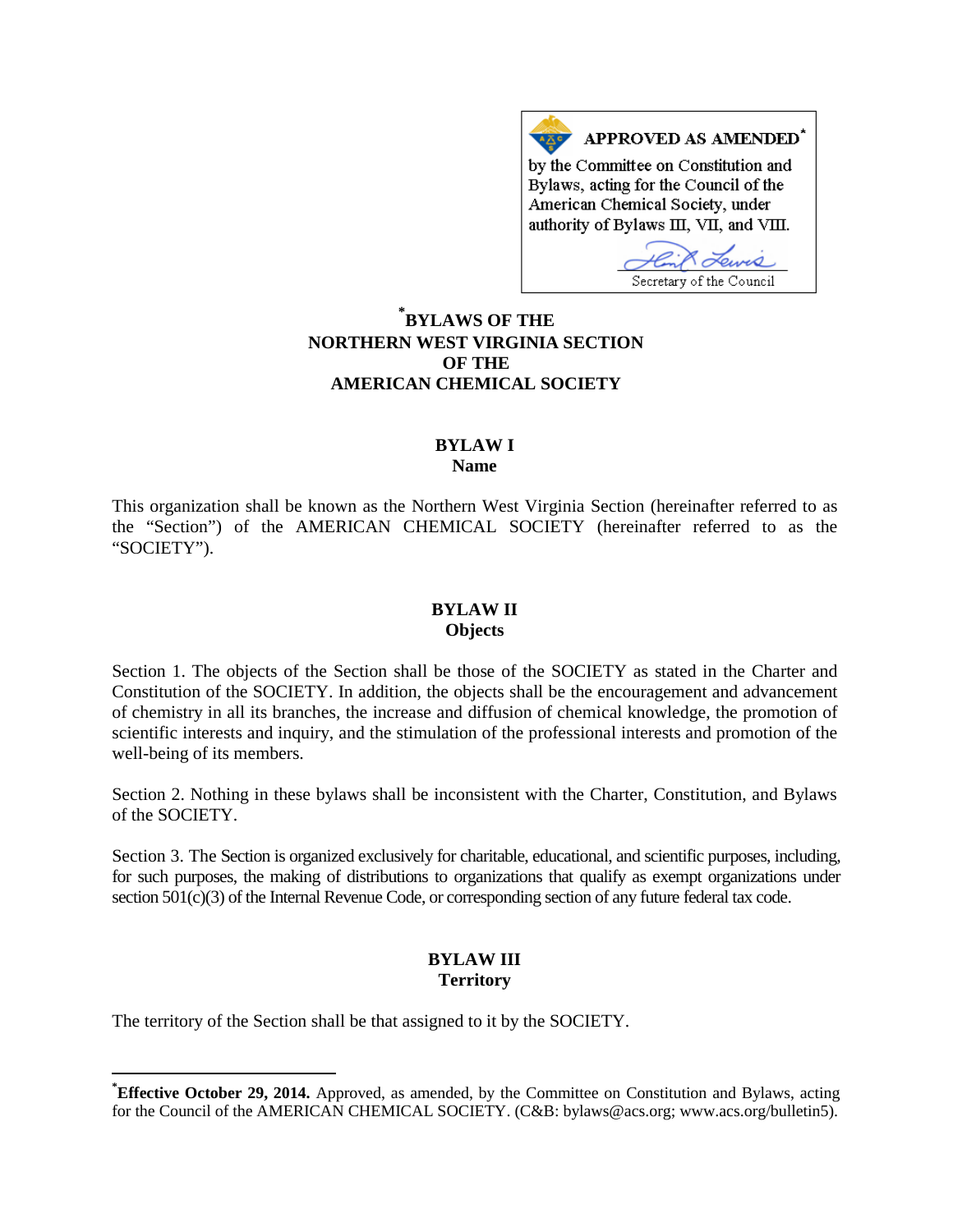## **BYLAW IV Members and Affiliates**

Section l. The rolls of the Section shall include those members and Society Affiliates of the SOCIETY residing within the territory of the Section, provided that any exceptions to this rule shall be made in conformity with the Constitution and Bylaws of the SOCIETY.

Section 2. The Section may have Local Section Affiliates as authorized in the Constitution and Bylaws of the SOCIETY. A Local Section Affiliate shall retain affiliate status only so long as payment is made of Section dues of not less than two dollars (\$2.00) per annum.

Section 3. Members and affiliates shall have such rights and privileges as are accorded them by the Constitution and Bylaws of the SOCIETY.

Section 4. A Society Affiliate or a Local Section Affiliate may not vote for or hold an elective position or vote on Articles of Incorporation or bylaws of the Section. A Society Affiliate may not serve as a voting member of the Executive Committee; a Local Section Affiliate may not serve as a member of the Executive Committee.

### **BYLAW V Officers, Executive Committee, and Councilors**

Section l. The officers of the Section shall be MEMBERS of the SOCIETY and the Section and shall consist of the Chair, Chair-Elect, Secretary, and Treasurer. The Secretary and Treasurer positions may be held by the same person.

Section 2. The Section shall have Councilors and Alternate Councilors as provided in the Constitution and Bylaws of the SOCIETY.

Section 3. The Executive Committee shall consist of the officers of the Section, the Immediate Past Chair, the Councilors and Alternate Councilors, and the chairs of all standing committees.

Section 4. The duties of the officers shall be such as usually pertain to their offices, together with those required by the Constitution and Bylaws of the SOCIETY, and such other duties as may be assigned to them from time to time by the Executive Committee.

- a. The duties of the Chair shall be to preside at meetings of the Executive Committee, to carry into effect the decisions and recommendations of that Committee, to preside at business meetings of the Section, to appoint all committees, and to carry out all those duties required by the Constitution and Bylaws of the SOCIETY. In the absence of the Chair, the duties of the office shall devolve upon the Chair-Elect.
- b. The term of office for the Chair-Elect shall be one year, after which time the Chair-Elect shall succeed to the Chair. To fill a vacancy in the office of Chair occurring during the term of office as Chair-Elect, the Chair-Elect shall serve as Chair *pro tempore*.
- c. The duties of the Secretary shall be to keep a record of the proceedings of the Section and of the Executive Committee, to maintain a list of members and affiliates, to send to members and affiliates such notices as the business of the Section may require, to submit a report to the Section at its annual meeting, and to carry out the duties required by the Constitution and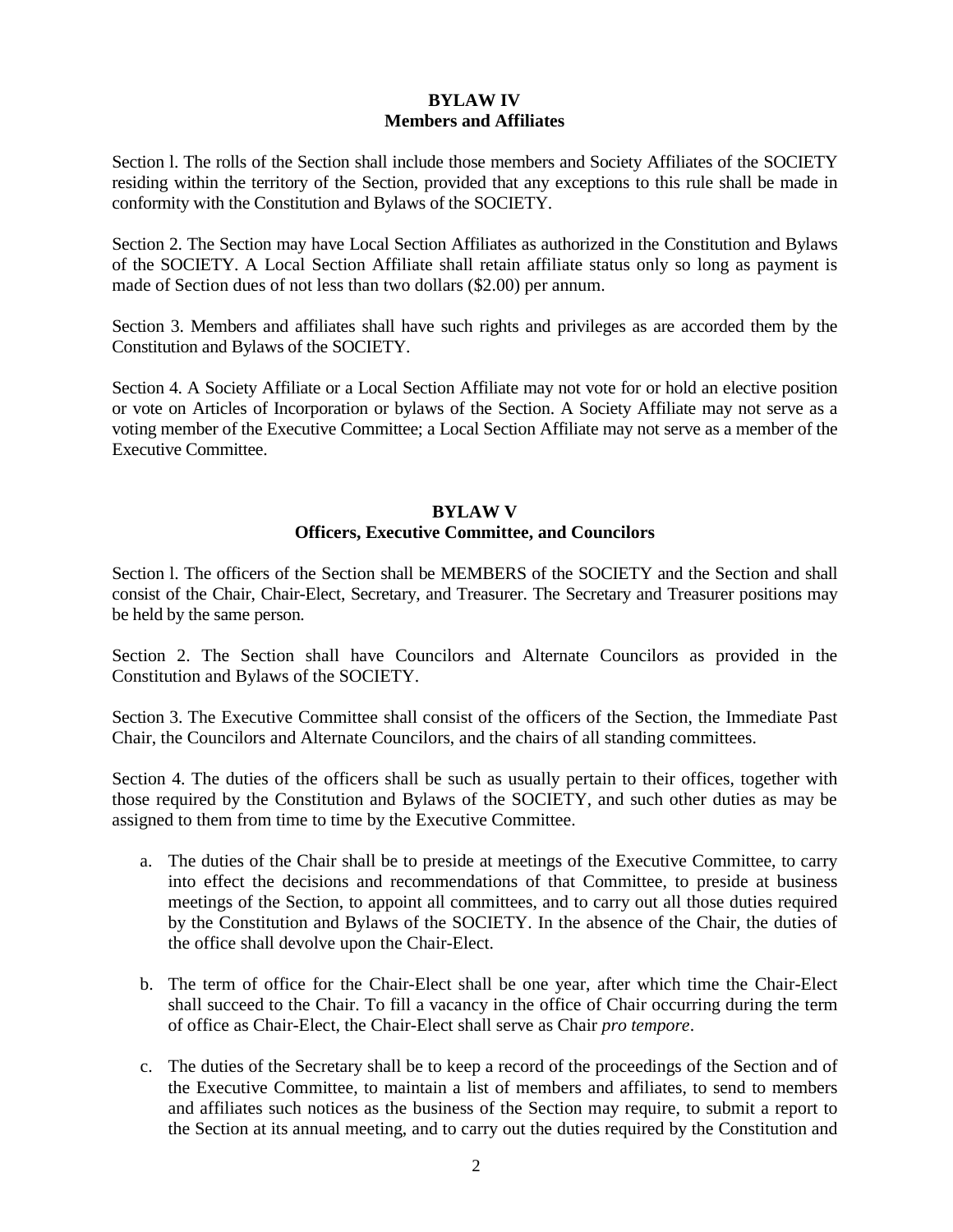Bylaws of the SOCIETY and elsewhere in these bylaws. The term of office shall be for one year; reelection is permissible.

d. The Treasurer shall have charge of the funds of the Section, keep an accurate record of all receipts and disbursements, receive dues, and make those disbursements approved by the Executive Committee. The Treasurer shall render an account of all transactions and of the financial condition of the Section to the Executive Committee at times set by the Committee, and shall submit such reports as are required by the Constitution and Bylaws of the SOCIETY. The term of office shall be for one year; reelection is permissible.

Section 5. Vacancies

- a. In the event of a vacancy in the office of Chair, the Chair-Elect shall assume the duties of Chair for the remainder of the term. In such case, the person moving into the position of Chair shall also hold that position during the normal year as Chair as part of the leadership transition.
- b. All other vacancies shall be filled by majority vote of the Executive Committee through interim appointments for the period up to the next annual election. At that time, the procedures for election as outlined in the bylaws of the Section shall be followed.
- c. An interim appointee to the vacated office of Chair-Elect shall not automatically succeed to the office of Chair. At the next election, both a Chair and a Chair-Elect shall be elected.

Section 6. Councilor(s) and Alternate Councilor(s)

- a. The Section's Councilor(s) and Alternate Councilor(s) shall carry out those duties assigned to them by the Constitution and Bylaws of the SOCIETY.
- b. Councilors and Alternate Councilors shall be elected from the MEMBERS for three-year terms. Councilors shall be elected in separate years, whenever possible, to provide for a rotation of terms in accordance with the Constitution of the SOCIETY.
- c. In the event that a Councilor is unable to attend a specified meeting of the Council of the SOCIETY, the Chair of the Section shall appoint one of the Alternate Councilors to serve as Councilor at the specified meeting. Such appointment of an Alternate Councilor shall be for only one meeting.
- d. The Executive Committee shall designate any Councilors to be disqualified under SOCIETY Bylaw provisions for reallocation of Councilors among the Sections.
- e. Any vacancy in the position of Councilor or Alternate Councilor shall be filled for the remainder of the unexpired term at the time of the next annual election. The vacancy may be filled until the next annual election by appointment by the Executive Committee.

# **BYLAW VI**

# **Manner of Election and Terms of Office**

Section 1. Officers, Councilors and Alternate Councilors shall be elected by a ballot of those eligible to vote. The candidate receiving the largest number of votes for each office shall be declared elected.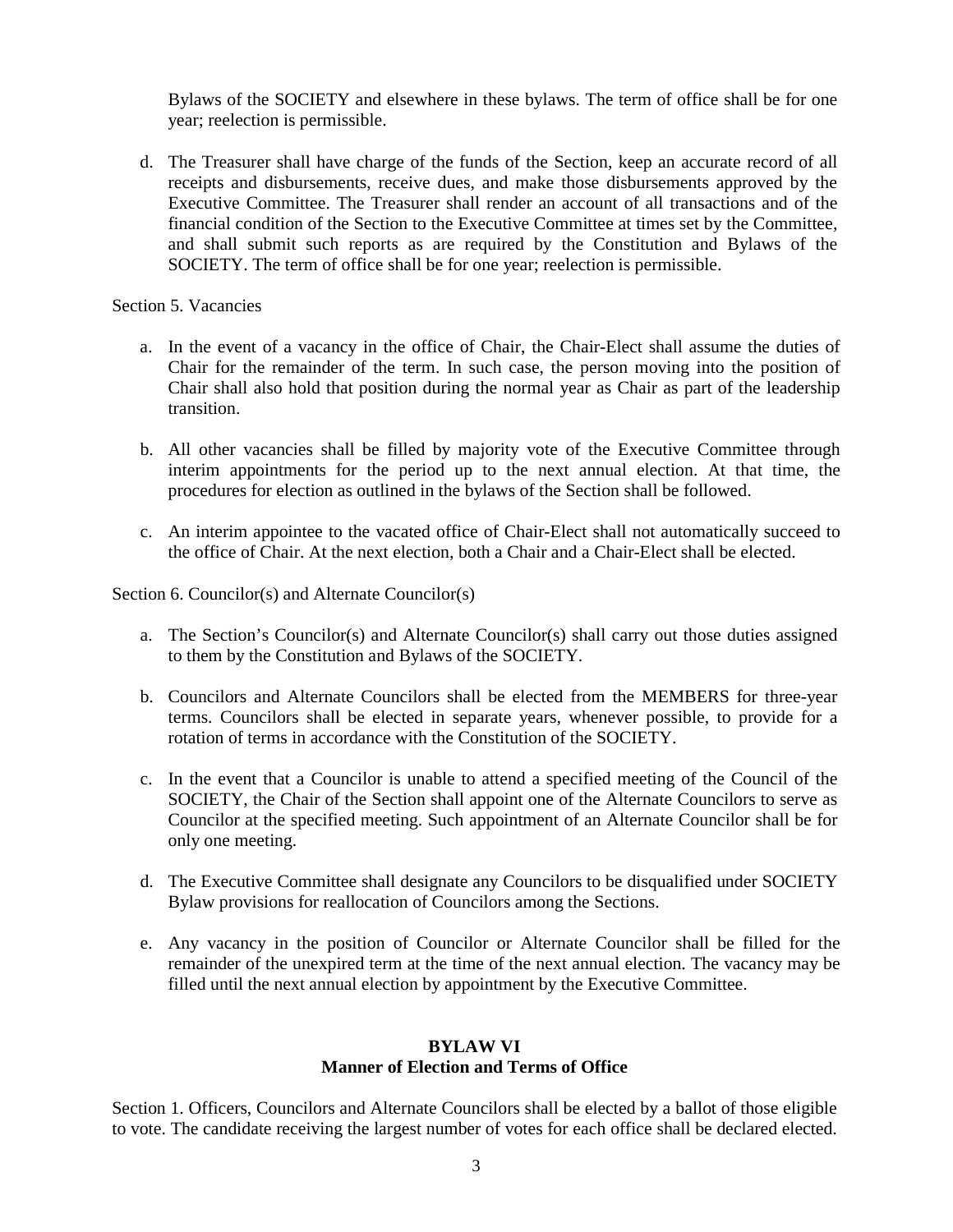In case of a tie vote, the Executive Committee, by ballot, shall elect from among the candidates who share the tie vote; the candidate receiving the largest number of votes shall be declared elected.

Section 2. In September of each year, the Nominating Committee shall report to the membership its nominations for each office to be filled. Prior to October 15, any member of the Section may, in writing or from the floor at a meeting, nominate additional candidates for office, if the nomination is seconded by another member. Nominations so made shall be equally valid as those from the Nominating Committee. All candidates nominated shall have indicated willingness to serve if elected.

Section 3. The candidates for each office shall be listed in an order to be selected by lot on a ballot to be distributed to each member of the Section by November 1. A paper ballot will be mailed to any member who does not have access to electronic balloting.

Section 4. The tabulation of ballots will be completed not later than November 15. The results of the election of officers, Councilor, and Alternate Councilor shall be tabulated by the Nominating Committee. The results shall be announced by the Chair at the November or February meeting and also published in the February issue of the Section's newsletter and/or on the Section's website. The results shall also be certified to the Executive Director of the SOCIETY.

Section 5. In accordance with the SOCIETY's Bylaws, balloting procedures should ensure fair balloting that is open to all eligible members, protection against fraudulent balloting, and the timely reporting and archiving of balloting results.

## **BYLAW VII Recall of Elected Officials**

Section 1. The elected officials of the Section (officers or elected Executive Committee members) are subject to recall for neglect of duties or conduct injurious to the SOCIETY. Recall procedures are not applicable to Councilors and Alternate Councilors elected by Local Sections.

Section 2. The recall of an official shall be initiated when a signed petition, indicating in writing the specific charges and reasonable substantiating evidence is submitted to the Chair from at least five voting members of the Section. In the event the Chair is the official in question, the Chair-Elect shall receive the petition and shall assume the duties of the Office of Chair with respect to this issue until the issue is resolved.

Section 3. The Chair shall, without delay, determine that the petitioners are aware of the gravity of their actions and the procedures to be followed. The Chair shall seek an alternate resolution to the problem and a withdrawal of the petition at this time. In the absence of a resolution to the problem, the Chair shall notify the members of the Executive Committee and call a special meeting within thirty days.

- a. The Executive Committee shall promptly continue the recall process or dismiss the petition as ill-founded or find an alternative solution to the problem. The Chair shall promptly inform the petitioners and the official of the decision of the Executive Committee.
- b. If the proceedings continue, the Chair shall assign the duties of the official to another MEMBER of the Section until the issue is resolved.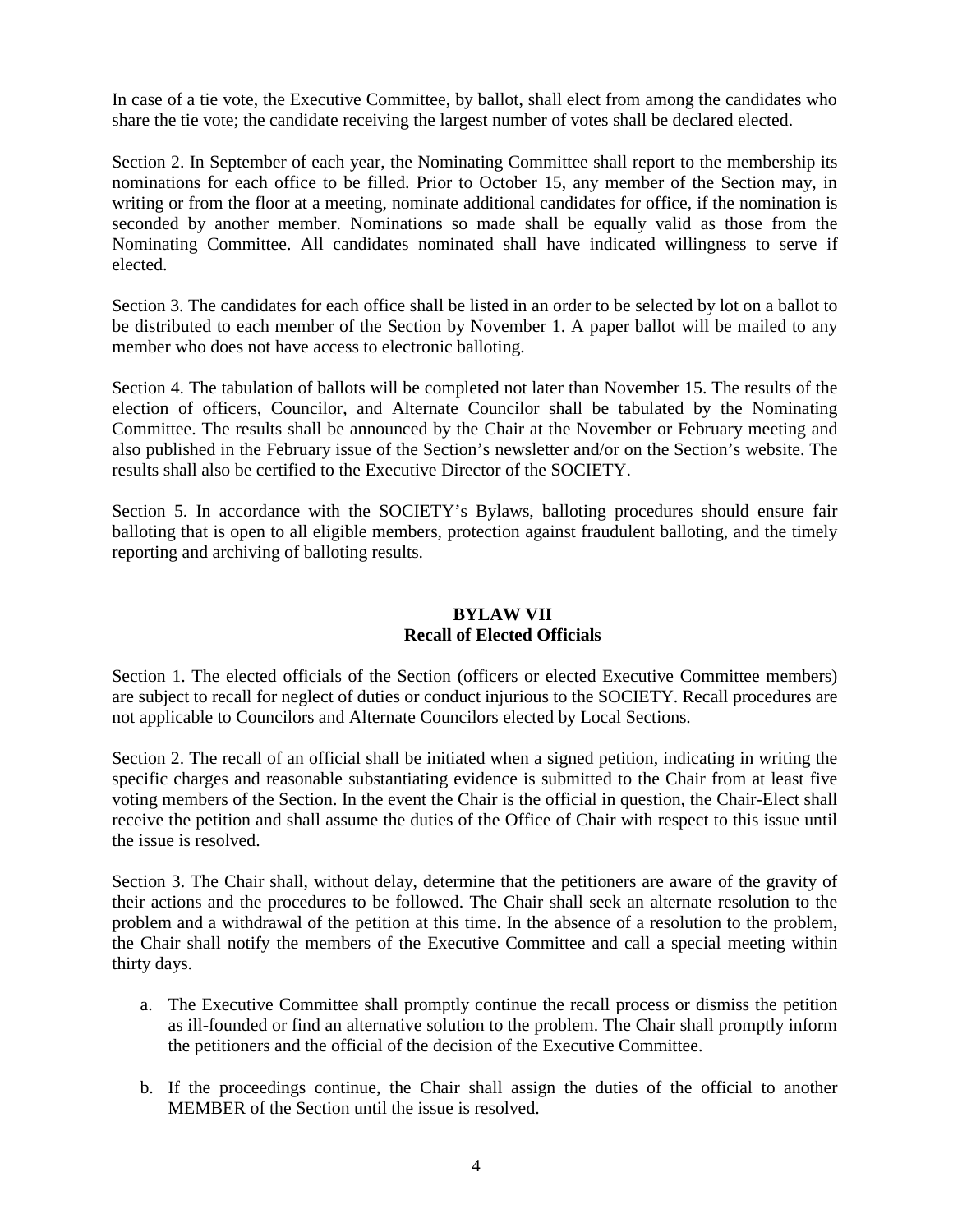c. If the proceedings continue, the official shall be offered an opportunity to answer the allegations in the petition before the Executive Committee.

Every reasonable effort shall be made to contact the official throughout this procedure. That effort shall include a certified letter to the last known address on the official SOCIETY membership rolls. Upon notification, the official shall have thirty days to make a written response to the allegations. The Executive Committee shall decide whether to proceed after studying the official's response. The Chair shall inform the official and the petitioners of the decision of the Executive Committee.

If no contact with the official can be made after a reasonable effort, the Executive Committee may remove the official in question with a two-thirds (2/3) vote of the remaining members.

- d. If the proceedings continue, the official shall choose one of the following options:
	- (1) The official may resign.
	- (2) The official may request a recall vote in the same manner as the original election, which must be consistent with the Section bylaws. The voting membership shall be informed, through brief written statements prepared by the Executive Committee and the official, of the issues involved with the recall vote. Both statements shall be distributed to the voting membership before the vote is taken.
	- (3) The official may request a hearing and a recall vote by the remaining members of the Executive Committee. A two-thirds  $(2/3)$  vote of the remaining members of the Executive Committee shall be required to recall the official.
	- (4) The official may choose not to respond and thus forfeit the position.

Section 4. The vacancy provisions of these bylaws shall be used to fill a vacancy caused by a recall process. The membership of the Section and the Executive Director of the SOCIETY shall be informed of the results of the recall process and the replacement of the official.

### **BYLAW VIII Committees**

Section 1. The Executive Committee shall establish committees as necessary for the proper operation of the Section.

Section 2. The Section shall have the following standing committees: Student Grants and Awards, Education, Nominations, and Program.

## **BYLAW IX Meetings**

Section 1. The Section shall hold regular meetings at places and times designated by the Executive Committee.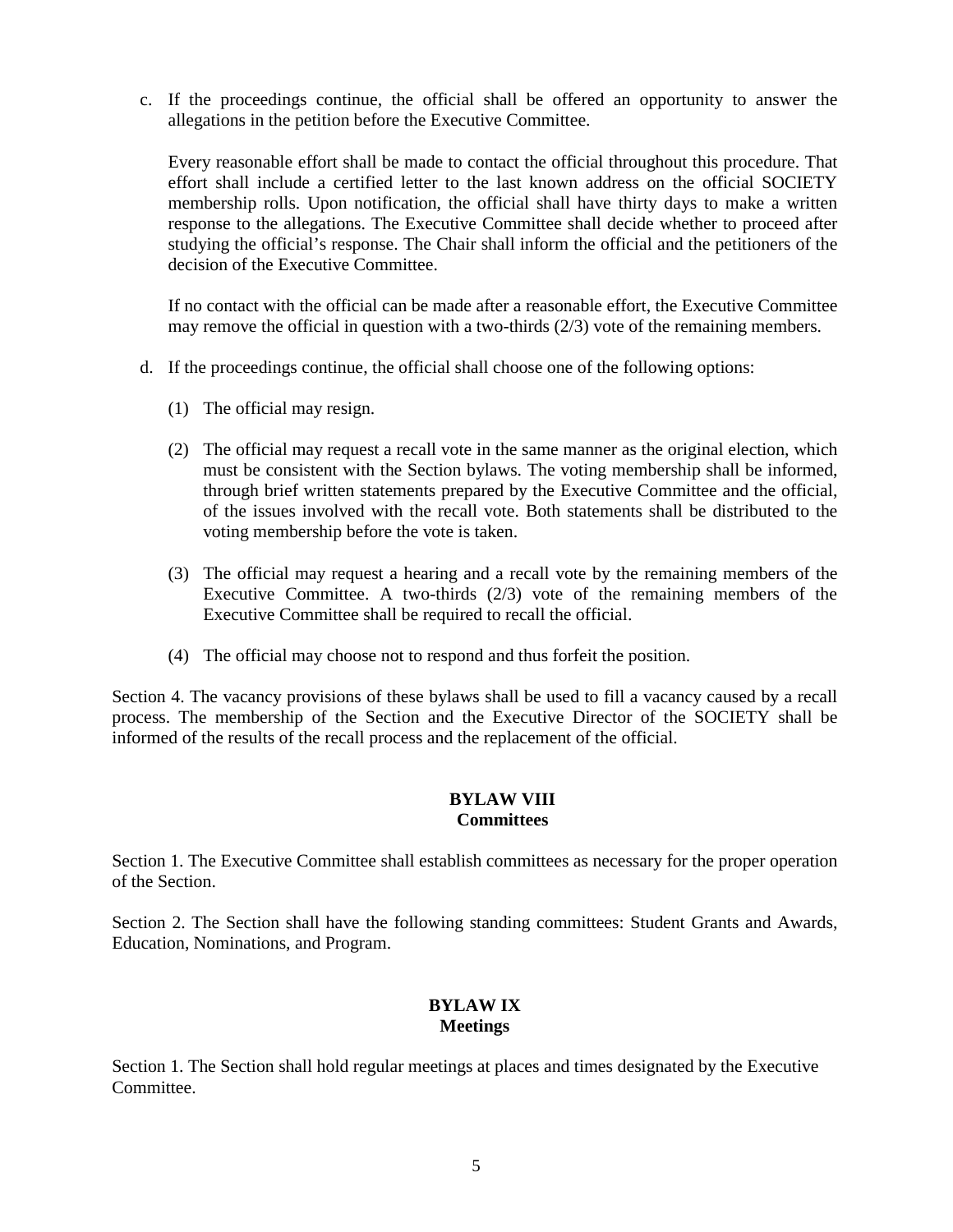Section 2. The Section may have special business meetings upon the written request of a majority of the Executive Committee or upon the written request of 10 percent of the members of the Section. Such request shall be in the hands of the Secretary at least ten days before the date requested for the meeting and shall state the exact nature of the business intended to be transacted. No other business shall transpire at such meetings. Special meetings of the Section may be held by means of electronic communications technology that permits those in attendance to read or hear the proceedings substantially concurrently with their occurrence, to vote on matters submitted, to pose questions, and to make comments.

Section 3. Due notice of all meetings shall be sent to each member and affiliate of the Section. A quorum for the transaction of business at a Section meeting shall consist of 10 members of the Section. No business shall be conducted in the absence of a quorum.

Section 4. The Executive Committee shall set the order of business for regular meetings of the Section.

Section 5. The most recent edition of *Robert's Rules of Order Newly Revised* shall be the parliamentary authority for all matters not covered in these bylaws or in the SOCIETY's documents.

#### **BYLAW X Finances**

Section 1. The Section may receive donations or bequests made to it, and may expend or invest the same on behalf of the Section. Such expenditures or investments shall be made by the Treasurer of the Section upon authorization by the Executive Committee.

Section 2. The Section may raise or collect funds to be expended for local purposes, and may have the entire management and control of such funds insofar as such management and control shall not conflict with any provision of these bylaws or with the Constitution or Bylaws of the SOCIETY.

Section 3. The Executive Committee shall have the authority to assess dues or voluntary contributions as provided in the SOCIETY's Constitution and Bylaws for the various categories of membership.

Section 4. An annual audit shall be conducted by two or more disinterested members, appointed by an officer with no authority to disburse funds, and submit a report to the Executive Committee by January 31.

### **BYLAW XI Amendments**

Sec. 1: A petition to amend the bylaws may be initiated by the Executive Committee, or by petition signed by at least 10 members or three percent of the members of the Section, whichever is larger. If the proposed amendment is approved by the Executive Committee, it shall, if practical, be submitted to the SOCIETY's Committee on Constitution and Bylaws for review. After any required changes are incorporated, and any recommended changes reviewed and accepted or rejected by the Executive Committee or a majority of the petitioners, the Secretary shall, as soon as practical, distribute the amendment(s) to each member of the Section with either notice of the next meeting or notice of a ballot on the amendment.